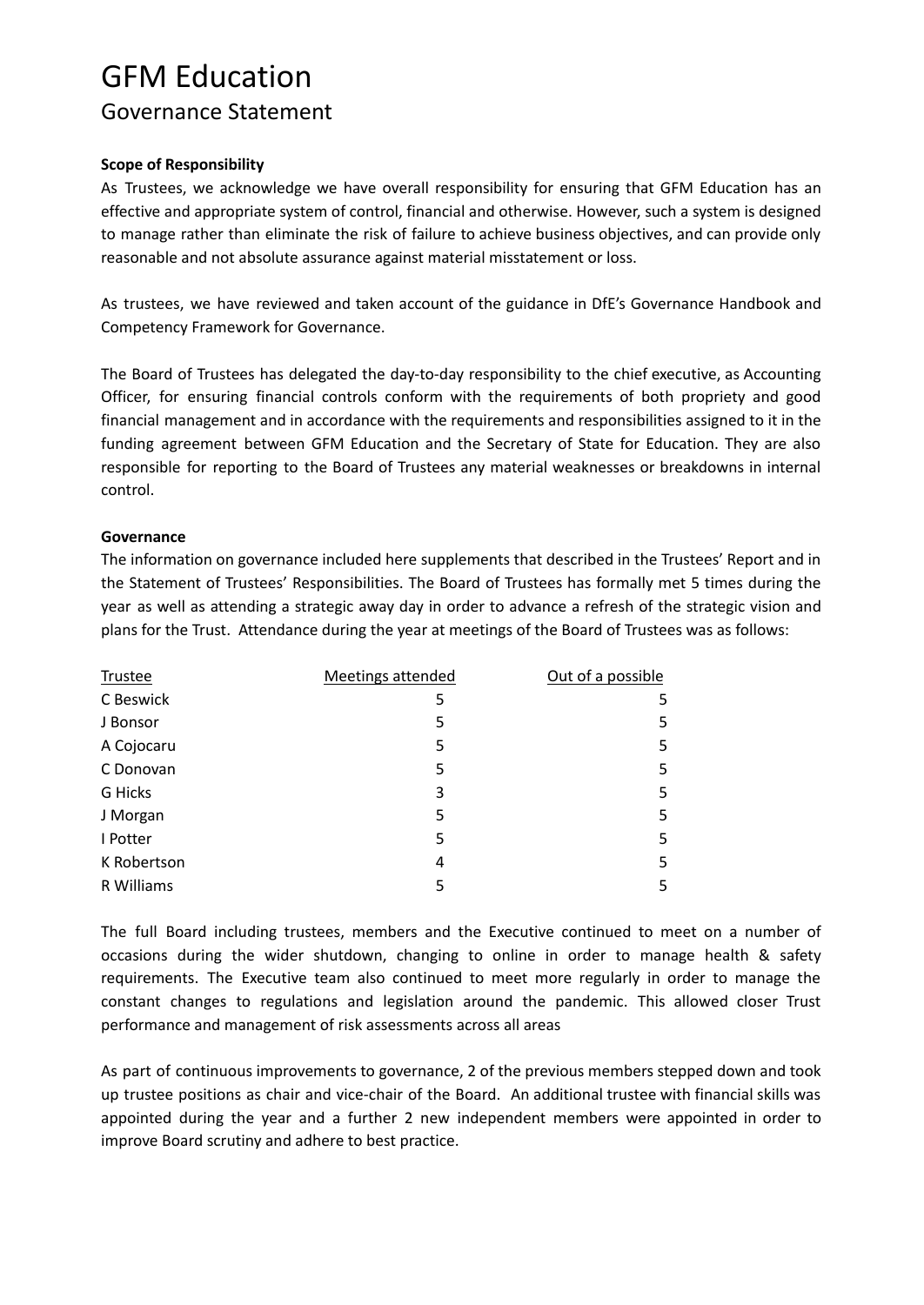## GFM Education Governance Statement

The **finance and resources committee** (previously the finance and audit committee) is a sub-committee of the main Board of Trustees. Its purpose is to review, and where applicable approve, the financial performance of the Trust including budgets and forecasts. During the year, the committee also reviewed and authorised (through delegated powers) several large capital additions and service contracts ensuring value for money and adherence to policy and procedures of the Trust. Attendance at meetings in the year was as follows:

| <b>Committee Members</b>                      | Meetings attended | Out of a possible |
|-----------------------------------------------|-------------------|-------------------|
| Chris Donovan (Trustee & Chair of Committee)  |                   |                   |
| Elodie Gardner (Primary Phase representative) |                   | 5                 |
| Susan Hamilton (Executive Finance Director)   |                   | 5                 |
| Geoff Hicks (Trustee)                         | 4                 | 5                 |
| Jean Morgan (Trustee)                         |                   | 5                 |
| Ian Potter (Trustee & Chief Executive)        |                   |                   |

The **audit and risk committee** is a sub-committee of the main Board of Trustees. Its purpose is to review the risk register and direct internal audit to ensure appropriate cover of identified areas of risk, and to make recommendations to the Board on all audit and risk matters. This is a new committee with no formal meetings during the year other than to implement the new structure. All related matters were discussed within the finance and resources committee.

### **Review of Value for Money**

As Accounting Officer, the chief executive has responsibility for ensuring that the Academy Trust delivers good value in the use of public resources. The Accounting Officer understands that value for money refers to the educational and wider societal outcomes achieved in return for the taxpayer resources received.

The Accounting Officer considers how the Academy Trust's use of its resources has provided good value for money during each academic year, and reports to the Board of Trustees where value for money can be improved, including the use of benchmarking data where appropriate. The Accounting Officer for the Academy Trust has delivered improved value for money during the year by:

- consolidating cleaning contracts across the secondary phase leading to a more cost effective and better quality of service
- consolidating energy contracts, reducing suppliers and moving to better pricing deals
- changing printing and scanning infrastructure, saving money on more efficient multi-functional centralised equipment and reducing volumes and costs of paper and ink supplies
- improving payment systems for the junior phase
- fully centralising financial management for junior phase reducing operating costs

### **The Purpose of the System of Internal Control**

The system of internal control is designed to manage risk to a reasonable level rather than to eliminate all risk of failure to achieve policies, aims and objectives. It can, therefore, only provide reasonable and not absolute assurance of effectiveness. The system of internal control is based on an on-going process designed to identify and prioritise the risks to the achievement of Academy Trust policies, aims and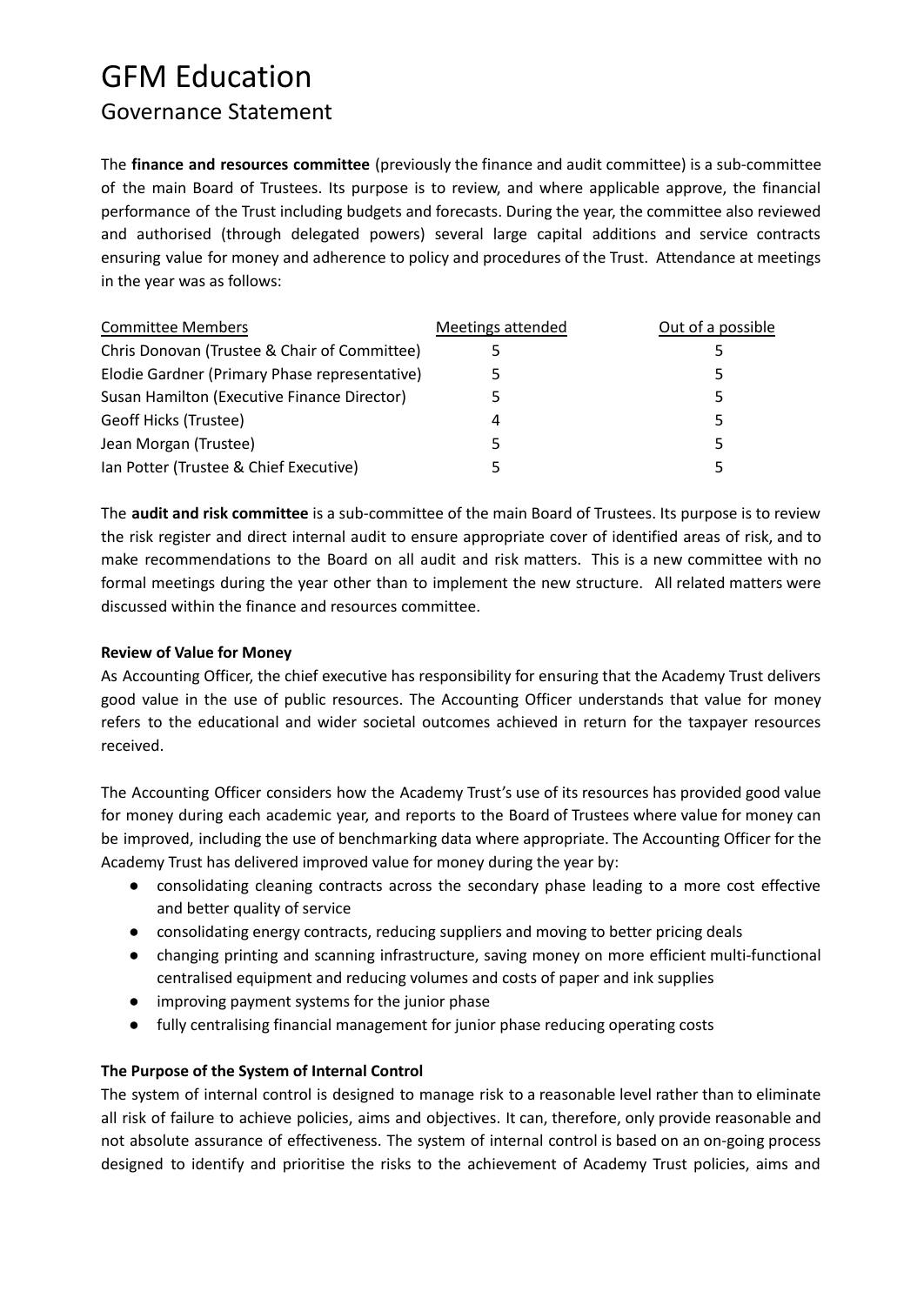## GFM Education

## Governance Statement

objectives, to evaluate the likelihood of those risks being realised and the impact should they be realised, and to manage them efficiently, effectively and economically. The system of internal control has been in place in GFM Education for the period 1 September 2020 to 31 August 2021 and up to the date of approval of the annual report and financial statements.

### **Capacity to Handle Risk**

The Board of Trustees has reviewed the key risks to which the Academy Trust is exposed together with the operating, financial and compliance controls that have been implemented to mitigate those risks. The Board of Trustees is of the view that there is a formal on-going process for identifying, evaluating and managing the Academy Trust's significant risks that has been in place for the period 1 September 2020 to 31 August 2021 and up to the date of approval of the annual report and financial statements. This process is regularly reviewed by the Board of Trustees.

## **The Risk and Control Framework**

The Academy Trust's system of internal financial control is based on a framework of regular management information and administrative procedures including the segregation of duties and a system of delegation and accountability. In particular, it includes:

- comprehensive budgeting and monitoring systems with an annual budget and periodic financial reports which are reviewed and agreed by the Board of Trustees
- regular reviews by the finance and resources committee of reports which indicate financial performance against the budgets, forecasts and of major purchase plans, capital works and expenditure programmes
- setting targets to measure financial and other performance
- clearly defined purchasing (asset purchase or capital investment) guidelines
- identification and management of risks

The Board of Trustees has considered the need for a specific internal audit function and decided on a number of different activities to provide a higher level of assurance. It was agreed to:

- buy-in a focused internal audit service from Azets
- take part in the DfE Risk Management and Capital Advisers Pilot programmes
- appoint C Donovan, a trustee, to carry out a programme of internal checks

The various internal audits performed focused on giving advice on financial and specific high-risk areas through performing a range of checks on the Academy Trust's financial and other systems. During the academic year, this included:

- testing of banking and cash management processes and procedures
- testing of procurement and contract management systems
- testing of health, safety and risk management procedures and supporting systems and policies
- reviewing cyber security procedures and documentation
- testing of compliance with the Academies Financial Handbook

All reports were presented and scrutinised by the Audit and Risk Committee From the reviews undertaken there was nothing requiring urgent attention or material control risks. The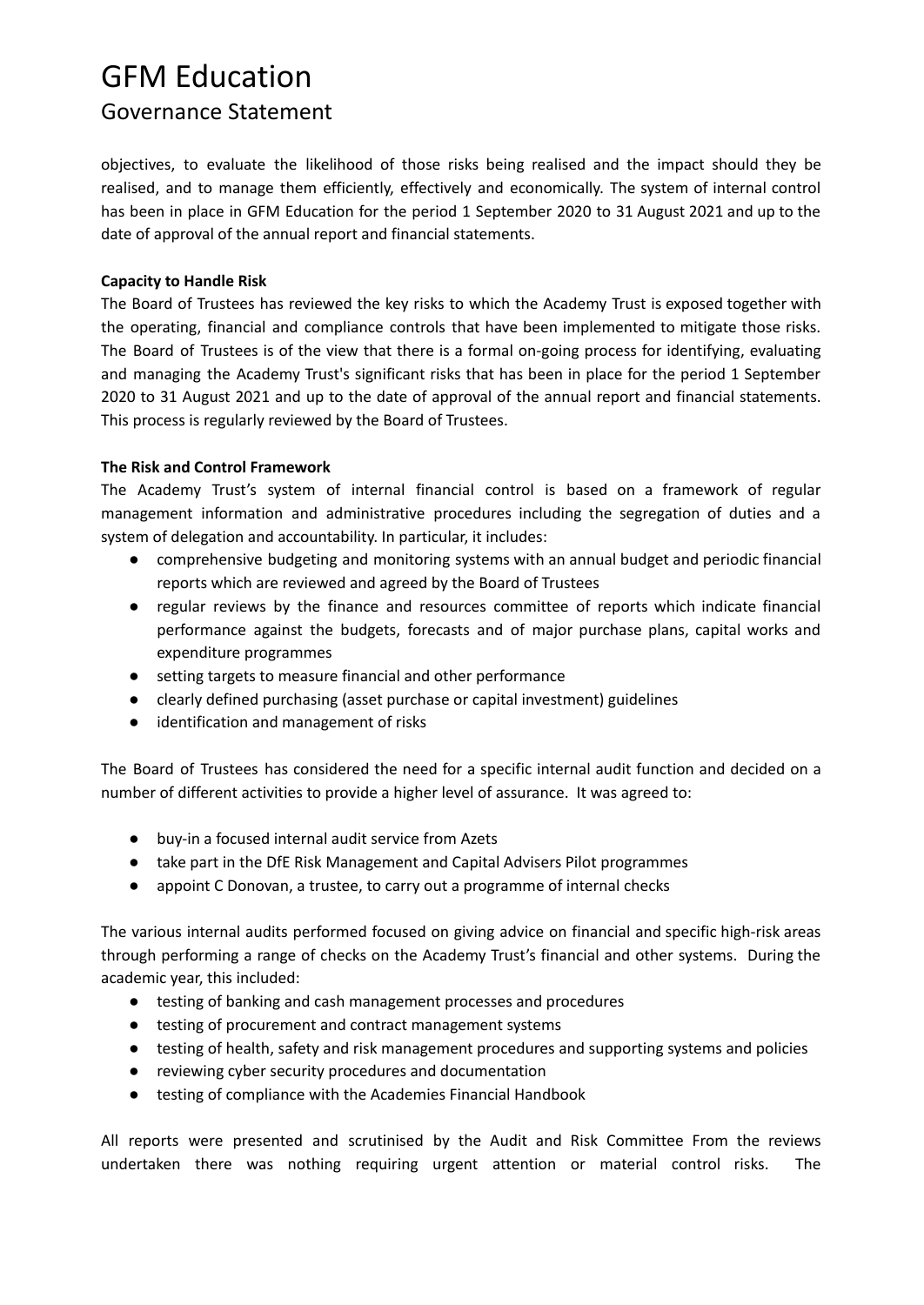## GFM Education

## Governance Statement

recommendations made following the Risk Management and Capital Advisers audits are being taken forward as part of operational plans for the next year. Key actions being addressed include:

- strengthening the oversight and governance for health and safety
- implementing a formal asset management plan
- implementing a schedule of PEN testing across the IT infrastructure

### **Review of Effectiveness**

As Accounting Officer, the Chief Executive has responsibility for reviewing the effectiveness of the system of internal control. During the year in question the review has been informed by:

- the work of the internal auditor/advisers
- the work of the external auditor
- the financial management and governance self-assessment process
- the work of the executive managers within the Academy Trust who have responsibility for the development and maintenance of the internal control framework

The Accounting Officer has been advised of the implications of the result of their review of the system of internal control by the Audit and Risk Committee and a plan to address weaknesses and ensure continuous improvement of the system is in place.

Approved by order of the members of the Board of Trustees on 14 December 2021 and signed on its behalf by:

**C Beswick I Potter**

Chair of Trustees **Accounting Officer** Accounting Officer